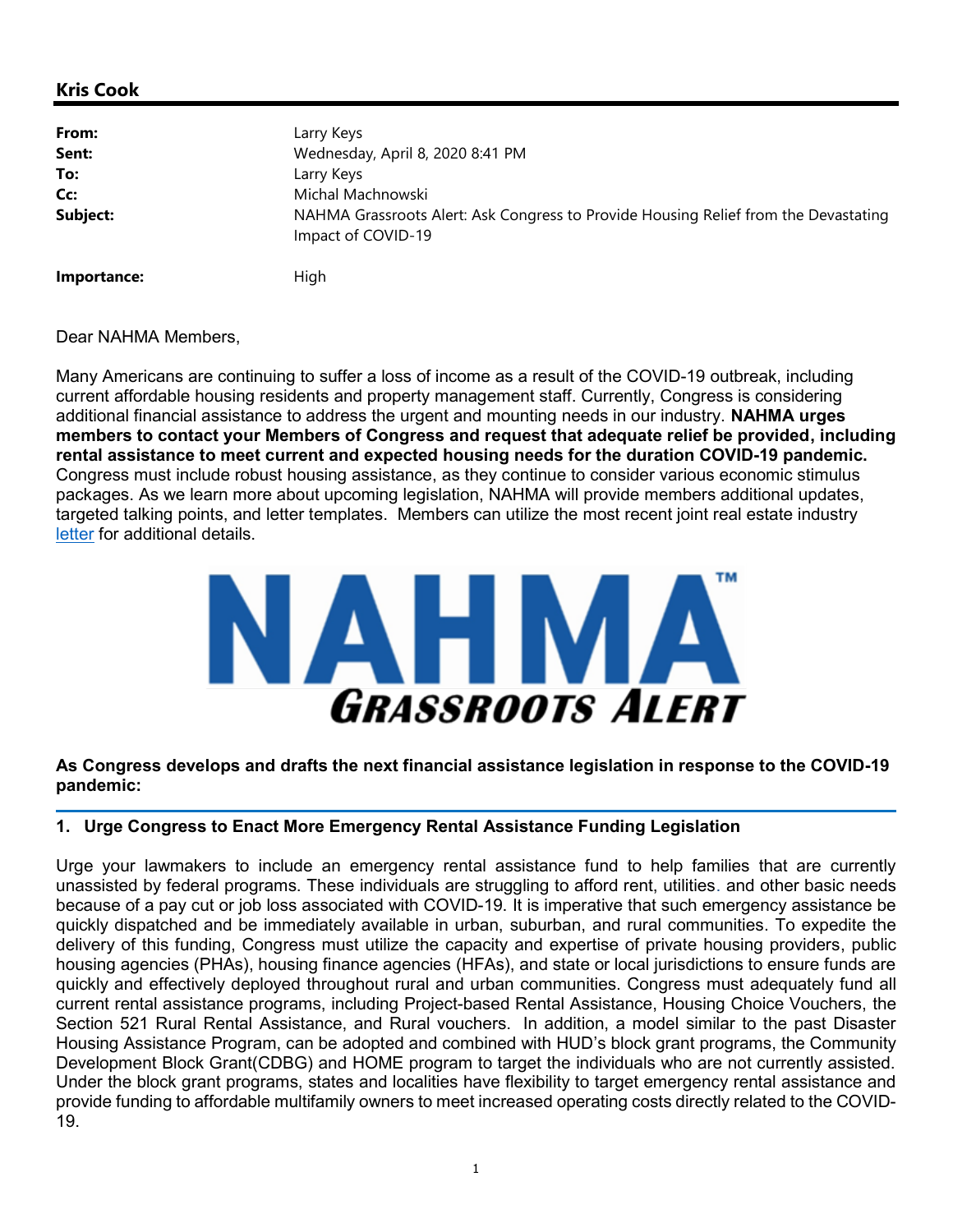# TELL CONGRESS: Support and Enact an Emergency Rental Assistance Fund to help struggling families who do not receive federal housing assistance through HUD, USDA or other federal programs.

### 2. Urge your Legislators to Clarify and Further Target Eviction Moratorium Protections

Congress approved a 120-day moratorium on eviction filings, late fees and other penalties starting on March 27. This protection was not limited to those financially impacted by COVID-19. Congress must swiftly address this discrepancy by clarifying that the national eviction moratorium be limited to those negatively impacted by COVID-19.

TELL CONGRESS: Limit the national eviction moratorium to those impacted by COVID-19 by requiring residents to officially notify the property owner of temporary financial hardship and request temporary assistance/relief from the property owner and acknowledge the contractual terms of the lease remain in effect. Additionally, to maintain the health and safety of rental housing communities, Congress needs to clarify language to specifically identify the ability of property owners to move forward with evictions in cases of criminal activity or activities that endanger the community.

### 3. Ask your Lawmakers to protect the Low-Income Housing Tax Credit (LIHTC)

LIHTC finances more than 90 percent of all affordable housing production and preservation, and is critical for the housing stability of millions of low-income families. Congress should prevent consequential disruptions in transactions and construction due to COVID-19's impact, by providing timing relief and preventing projects from losing their tax credits. Immediate assistance should be provided to LIHTC properties in the development process, as well as consider measures to bolster future production and preservation of affordable housing.

### TELL CONGRESS: Adopt recommendations to protect the LIHTC Housing Credit by including an immediate one-year extension for three key deadlines: 10 percent test deadlines, placed-inservice deadlines, and rehabilitation expenditure deadlines and to enact a minimum 4% Housing Credit rate for bon financed properties.

#### 4. Tell Congress about the Need for Enhanced Financial Mitigation Measures

Rental properties are owned by individuals and small businesses that have financial obligations, including mortgages, utilities, payroll, insurance and taxes. While the CARES Act provided rental relief for some residents, shortfalls in rent payments are already impacting the ability of rental properties to pay their own bills. In order for owners and operators to ensure viability of apartment and rental housing communities, financial assistance and protections should be expanded to other property-level financial obligations such as property taxes, insurance payments, and utility services. Congress and federal regulators must also ensure that forbearance protections are in place for the same length of time as any local, state or federal eviction moratoriums. Forbearance protections should also be extended to loans that are privately financed by banks, by life insurance companies, through community development financial institutions, state and local housing finance agencies, or commercial mortgage-backed securities.

TELL CONGRESS: Provide financial support to rental property owners, including financial obligations (utilities, taxes, insurance), to mitigate the loss of rental income due to COVID-19. Congress should reconcile forbearance and eviction moratorium timelines, so that no eviction moratorium should exceed the forbearance period for the property. Congress must also expand the forbearance protection to ALL loans, as only 50 percent of multifamily mortgages are federally-backed.